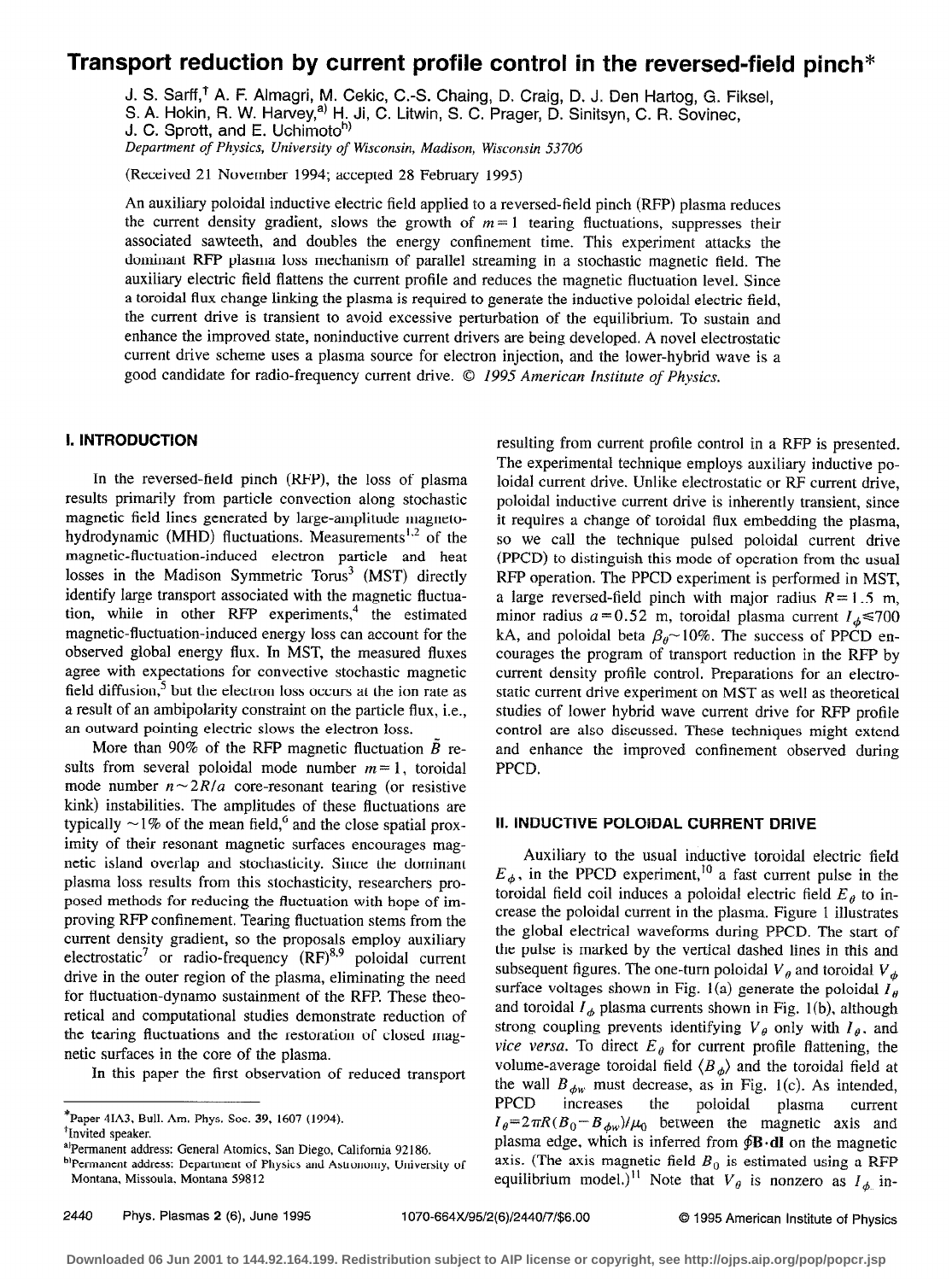

FIG. 1. Shot-averaged waveforms of (a) the surface voltages, (b) the plasma current, and (c) the average and wall toroidal field.

creases, since toroidal flux is generated by dynamo action. The Fig. 1 data are averages for 11 PPCD plasmas.

#### A. Current profile flattening

Since tearing instability in the RFP results from the gradient in  $J_{\parallel}/B$ , the three-parameter equilibrium model,<sup>12</sup>

$$
\nabla \times \mathbf{B} = \lambda_0 (1 - r^{\alpha}) \mathbf{B} + (\beta_0 / 2B^2) \mathbf{B} \times \nabla p, \tag{1}
$$

is used to quantify the shape of the (normalized) parallel current profile  $\lambda(r) = \mu_0 a \mathbf{J} \cdot \mathbf{B}/B^2$ . Shape parameters  $\alpha$  and  $\lambda_0$  are adjusted to match the measured  $I_{\phi}$ ,  $\langle B_{\phi} \rangle$ , and  $B_{\phi w}$ , while the central beta value  $\beta_0=2\mu_0p_0/B_0^2$  is adjusted for assumed constant poloidal beta  $\beta_{\theta}=2\mu_0\langle p\rangle/B_{\theta a}^2=10\%$ . The pressure profile is assumed quadratic, but, in general, the perpendicular current details weakly affect the parallel current fit since  $\beta$  is small.

PPCD flattens the current profile in a degree comparable to a sawtooth oscillation "crash."<sup>13</sup> This comparison benchmarks PPCD, since in a sawtooth crash the plasma selfflattens its unstable current profile. The time evolution of  $\alpha$ during a typical PPCD discharge is shown in Fig. 2(a). Before PPCD is applied,  $\alpha$  varies in accordance with the sawtooth oscillation, two of which occur between 8 and 12 ms. In the sawtooth crash,  $\alpha$  suddenly increases as the current profile flattens. When PPCD is applied at  $t=12$  ms,  $\alpha$  is increased to near the value characteristic of the profile following the crash. The PPCD phase gradually terminates as the current profile again peaks, and becomes sawtooth unstable when  $\alpha \leq 2$ . A series of unusually large sawteeth beginning at  $t \approx 18$  ms cause the plasma to relax toward normal RFP equilibria.

# B. Fluctuation reduction and sawtooth suppression

By flattening the current profile, PPCD slows the growth of  $m=1$  fluctuations and suppresses their associated saw-



FIG. 2. (a) The current profile shape parameter  $\alpha(t)$  and (b) the surface RMS poloidal magnetic field fluctuation amplitude  $\hat{B}_{\theta}$  during a typical PPCD discharge.

teeth. Magnetic fluctuations are measured in MST, with arrays of magnetic pickup sensors  $(B_{\theta}, B_{\phi}, B_{r})$  attached to the inner vacuum vessel surface. In this work, toroidal mode  $n \le 15$  spectra are derived from 32 equally spaced magnetic pickup sensors. Figure 2(b) shows the spatial root-meansquare (RMS) poloidal magnetic field fluctuation amplitude  $\tilde{B}_{\theta_{\rm rms}} = \sqrt{\Sigma_n} \tilde{b}_{\theta n}^2$  during the same typical discharge of Fig. 2(a). The most active modes in the spectrum  $\tilde{b}_{\theta n}$  are shown in Fig. 3. Before the application of the pulse, the  $(m=1)$  n  $= 5 - 10$  mode amplitudes exhibit the precursory growth associated with the sawtooth cycle. Near the times of sawtooth crash events, the amplitudes peak at about three times the value occurring between crashes. After PPCD is applied, the  $n = 5 - 10$  mode growth is dramatically slowed, and the between-crash amplitudes are maintained until  $t \approx 18$  ms when sawteeth reappear. The lack of sawtoothing decreases the average fluctuation amplitude by 25% during PPCD.



FIG. 3. Dominant modes of a single shot  $\tilde{B}_{\theta}$  toroidal n spectrum during PPCD.

# Phys. Plasmas, Vol. 2, No. 6, June 1995 Sartf et al. 2441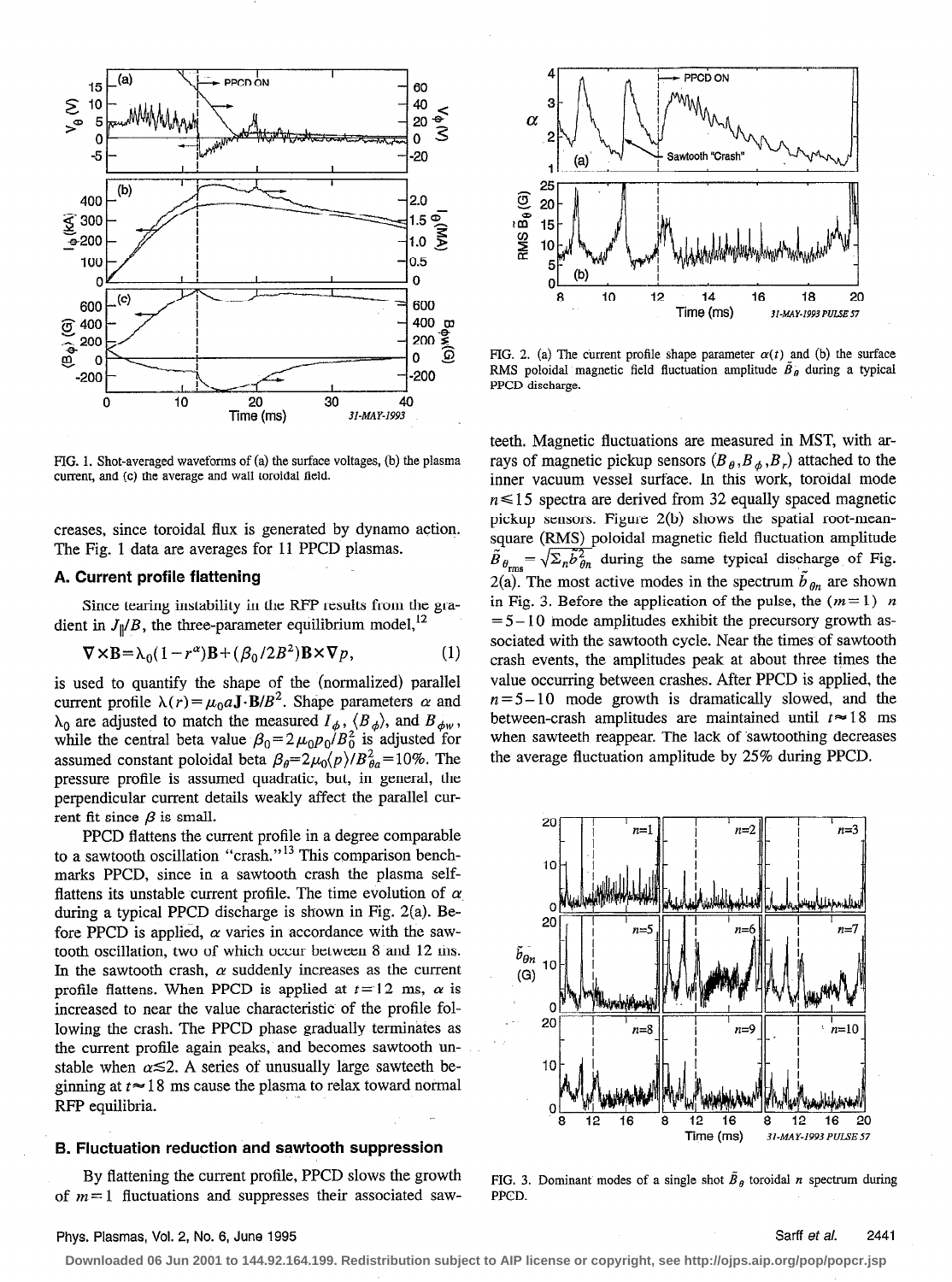

FIG. 4. The spatial RMS fluctuation amplitudes  $\tilde{B}_{\theta}$  and  $\tilde{B}_{\phi}$  for an overly large-amplitude PPCD pulse illustrating new  $m = 0$  activity.

Although PPCD suppresses sawteeth preceded by  $m=1$ fluctuation, different sawtooth-like events occur during PPCD. Like conventional sawteeth, they correlate with decreases in the soft x-ray flux and increases in toroidal flux, but the amplitude changes are small. The  $n$  spectra reveal increased precursory activity in the  $n = 1-3$  modes, not in the band  $n = 5 - 10$ . This activity, if resonant, corresponds to  $m=0$  fluctuation, since the safety factor satisfies  $|q(r)| \lesssim \frac{1}{5}$ during PPCD.

In addition, the low  $n$  modes grow to large amplitude when the PPCD pulse is too large (roughly when  $\langle B_{\phi} \rangle$  is halved by the pulse). The RMS fluctuation amplitudes shown in Fig. 4 during an overly large-amplitude PPCD discharge illustrate this growth. The two-dimensional structure of the fluctuations can be inferred from these simultaneous measurements of  $\tilde{B}_{\phi}$  and  $\tilde{B}_{\theta}$ , since the magnetic sensors are located in a current-free region, where  $i\mathbf{k}\times\mathbf{B}=0$  implies  $nb_{\theta mn}/R = mb_{\phi mn}/a$  for each Fourier mode  $\mathbf{b}_{mn}$ . Before PPCD is applied  $B_{\phi}/B_{\phi} \approx 2$ , consistent with  $m=1$ ,  $n \sim 6$  sawtooth precursors. After PPCD is applied  $\tilde{B}_{\phi}/\tilde{B}_{\theta} \gtrsim 5$ , consistent with  $m=0, n \sim 1$  fluctuations.<sup>14</sup> Note that the steady growth of the  $m=0$  fluctuation eventually subsides, but the new type of sawtooth-like events persist. In moderate amplitude PPCD, the steady  $m=0$  growth is avoided. Interestingly, numerical modeling of the PPCD experiment using the three-dimensional (cylindrical), nonlinear, resistive MHD, initial value code  $DEBS<sup>15</sup>$  predicts reduced, not stabilized,  $m=1$  fluctuation. However, it fails to predict enhanced  $m=0$ fluctuation.

## C. Transport reduction

PPCD doubles the energy confinement by halving the Ohmic input power while modestly increasing the stored thermal energy. The solid line curves in Fig. 5 show shotaveraged waveforms of (a) the central chord electron density  $n_e$ , (b) soft x-ray flux, (c) Ohmic input power  $P_{Ohmic}$  ( $E_\theta$ included), and (d)  $H_{\alpha}$  emission from 11 PPCD plasmas. The dashed line waveforms are for a set of eight discharges with PPCD turned off. These were produced identically to the PPCD plasmas, except a small gas puff was injected at  $t = 10$ ms to mimic a density increase during PPCD. The measured charge-exchange ion temperature  $T_i$  is unchanged, while the electron temperature  $T_e$  increased 25%. Here  $T_e$  is determined from shot-averaged Si(Li) detector x-ray energy spectra, taking into account impurity line radiation contributions to the x-ray spectrum. (Previous analysis indicates these di-



FIG. 5. Shot-averaged waveforms of (a) the central chord line-averaged electron density, (b) soft x-rays, (c) the Ohmic input power, and (d)  $H_a$ emission, with PPCD (solid curves) and without PPCD (dashed curves).

agnostics measure core temperatures.) At  $t = 17$  ms,  $T_e \approx 250$ eV with PPCD and  $T_e \approx 200$  eV without PPCD; the latter is consistent with the most recent database of MST Thomson scattering data.<sup>16</sup> (The single-point Thomson scattering diagnostic was inoperable during this PPCD experiment.) Other improvements include reduced total radiated power and a 20% reduction in  $Z_{\text{eff}}$  inferred from near-infrared bremmstrahlung radiation measurements.

Assuming flat<sup>17</sup> temperature and parabolic density profiles (consistent with four interferometer chords inside  $r/a$  $=0.6$ ), the energy confinement time at  $t=17$  ms is  $\tau_E=3\pi^2a^2R\langle n_e\rangle(T_e+T_i)/P_{Ohmic}\approx 1.0$  ms without PPCD and  $\tau_E \approx 2.2$  ms with PPCD. In standard RFP operation,  $\tau_E$ scaling<sup>16</sup> in MST is weakly dependent on  $I_{\phi}$  and  $n_e$ , varying little about  $\tau_E = 1$  ms. Because the stored magnetic energy changes during PPCD, the calculation of  $P_{Ohmic}$  was crosschecked using several equilibrium models.<sup>11,12,18</sup> The Polynomial Function Model<sup> $1\text{}$ </sup> calculation, shown in Fig. 5(c), gives slightly larger values for  $P_{Ohmic}$  than the other models.

The particle confinement time  $\tau_p$  also increases during PPCD. This is indicated by the 40% decrease in  $H_{\alpha}$  emission and moderate rise in  $n_e$ . Particle transport modeling estimates  $\tau_p$  increased by a factor of about 1.7 during PPCD.

PPCD reduces the anomalous plasma resistance. The change in toroidal plasma resistance from an increased poloidal field line twist during PPCD almost balances the change from reduced classical resistivity  $\eta_{sp} \propto Z_{eff} / T_e^{3/2} (T_e)$ increases, and  $Z_{\text{eff}}$  decreases). Therefore most of the reduction in  $P_{Ohmic}$  results from a 40% decrease in anomalous plasma resistance during PPCD. This conclusion is sensitive to the error in the  $T_e$  measurement, but a 50%  $T_e$  increase or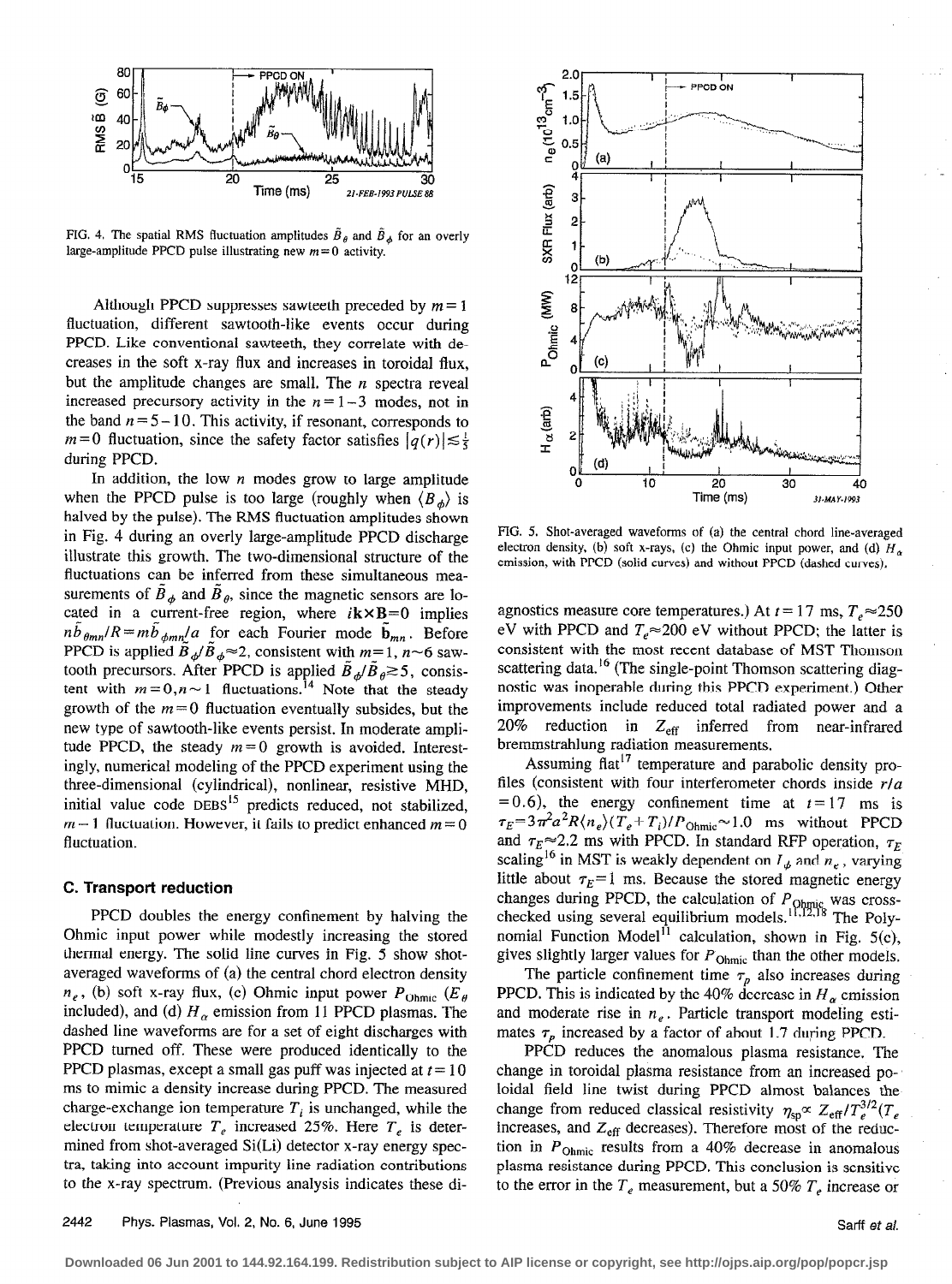a dramatic  $T<sub>e</sub>$  profile change is required to explain the  $P_{Ohmic}$  reduction classically. From the combined reductions in  $Z_{\text{eff}}$  and anomalous effects, the multiplier of the  $Z=1$ , flat temperature profile resistance decreases from 3 to 1.5. Typical of RFP plasmas, the ion temperature exceeds expectations for collisional heating by electrons. If the anomalous input power heats the ions, as is often assumed, then the reduced anomalous resistance and unchanged ion temperature during PPCD imply much reduced ion thermal loss.

Improved confinement during PPCD depends on the condition of the vacuum vessel wall. Clear improvement occurs with a boronized wall. (Solid target boronization is used in MST.<sup>19</sup>) Without boronization, enhanced impurity influx coincides with the PPCD pulse. Even with boronization, if the pulse is applied well after current peak, impurityinjection-free PPCD is difficult to obtain.

# D. Comparison with stochastic diffusion model

A simplified analysis of the electron heat balance in the plasma core suggests that the improved confinement during PPCD results from reduced stochastic diffusion. Measurements of the magnetic-fluctuation-induced heat and particle fluxes in MST imply that the main loss in the core of the RFP results from particle convection in a stochastic magnetic field.<sup>1,2</sup> For this process, the radial electron heat flux is given by  $Q_r^e = \frac{3}{2}T_e D_m v_{\text{th}}^{\text{ion}} \nabla n$  where  $D_m \propto L_{\text{ac}} \tilde{B}_r^2$  is the magnetic diffusivity and  $L_{ac}$  is the magnetic fluctuation autocorrelation length. During PPCD, the confinement time doubled while the fluctuation amplitude decreased by  $\sim$ 25%. To see if these changes are consistent with the- stochastic diffusion model, the electron heat balance is analyzed for a volume in the core of the plasma.

The dominant electron heat loss is assumed to be con-. vective stochastic diffusion, while the input comes from classical Ohmic dissipation,

$$
\int \eta_{sp} j_{\parallel}^2 dV = \int \frac{3}{2} T_e D_m v_{th}^{\text{ion}} \nabla n \ dS. \tag{2}
$$

By restricting the heat balance to a volume in the core, radiation, and other losses can be neglected, and profile effects are minimized. The ions are hot, but they are not collisionally heated by the electrons. (The collisional ion heating power density is several percent of the central Ohmic dissipation  $\eta_{sp} j_0^2$ .)

Under these assumptions, the electron temperature dependence on other parameters is  $T_e^{-5/2} \propto \tilde{B}_r^2 L_{ac} \sqrt{T_i} \nabla n/$  $Z_{\text{eff}}$ , allowing a consistency check of the measured 25% increase in  $T_e$ , 25% reduction in  $\beta$ , a 20% reduction in  $Z_{\text{eff}}$ , and a (estimated) 20% increase in the central current density  $j_0$  during the PPCD. The central density profile, the ion temperature  $T_i$ , and the  $m=1$  spectral width (  $L_{ac}$ ) did not change and should not affect  $T_e$ . The predicted increase in  $T_e$  from these parameter changes is  $\sim$ 30%, consistent with the measured increase. It appears that the core energy loss during PPCD is still dominantly stochastic diffusion.

Although reduced stochastic diffusion is encouraging, current profile control is hoped to free the plasma from magnetic-fluctuation-induced losses. This should occur when



FIG. 6. (a) Safety factor profile estimated from equilibrium modeling at  $t=17$  ms during PPCD. (b) The core-resonant fluctuation amplitudes  $\hat{b}_{\rho}$ (a) in the standard RFP and during PPCD, in comparison with the estimated island overlap threshold ampIitudes.

the magnetic fluctuation amplitude falls to a level where island overlap is avoided. To see how close the PPCD fluctuation amplitudes come to island overlap thresholds, the amplitudes of the core resonant  $n=5-10$  ( $m=1$ ) modes are calculated for the case where the islands just overlap, as shown on the PPCD safety factor profile  $q(r)$  in Fig. 6(a). The amplitudes  $\bar{b}_{rn}(r_s)$  are calculated from the island widths,  $w = 4 \sqrt{L_s b_{rn}(r_s)} / k_{\perp} B(r_s)$ , where  $r_s$  is the resonant surface radius and  $L_s^{-1} = |r_s q'(r_s)/Rq^2(r_s)|$ . Since radial profiles of the fluctuations are not measured,, the profiles computed in the MHD code  $DEBS<sup>15</sup>$  are used to estimate the relationship between  $\tilde{b}_{rn}(r_s)$  and the measurable amplitude  $\tilde{b}_{\theta n}(a)$ . The rule  $\tilde{b}_{rn}(r_s) \approx 2.5\tilde{b}_{\theta n}(a)$  is accurate in DEBS at Lundquist number  $S = 10<sup>4</sup>$ . (The experimental plasma has  $S \sim 10^6$ .)

Figure 6(b) shows the measured  $\tilde{b}_{\theta n}(a)$  fluctuation amplitudes for PPCD and normal RFP discharges (averaged over the sawtooth oscillation), in comparison with the predicted overlap threshold values: (During PPCD,  $q_0 < 0.2$ , so  $m=1$ ,  $n=5$  is nonresonant.) Not surprisingly, the fluctuation amplitudes in the normal RFP clearly exceed the island overlap threshold. During PPCD, the amplitudes fall to near threshold, but the islands probably still overlap in the core'. Modest improvement in controlling the current profile and reducing the fluctuation amplitude may therefore dramatically improve confinement if island overlap can be avoided, and cross-field transport takes on a more classical behavior.

### III. NONINDUCTIVE POLOIDAL CURRENT DRIVE

To sustain and enhance the improved confinement revealed by PPCD, electrostatic current injection, or RF current drive offer the possibility of steady-state current profile control in the RFP. Electrostatic current injection (helicity injection) employs electrically biased electrodes to drive current in the plasma. Spheromak<sup>20</sup> and similar configurations are traditionally formed this way, and the technique might provide a steady-state current drive solution for tokamaks.<sup>21</sup> RF current drive has a long history in tokamak research,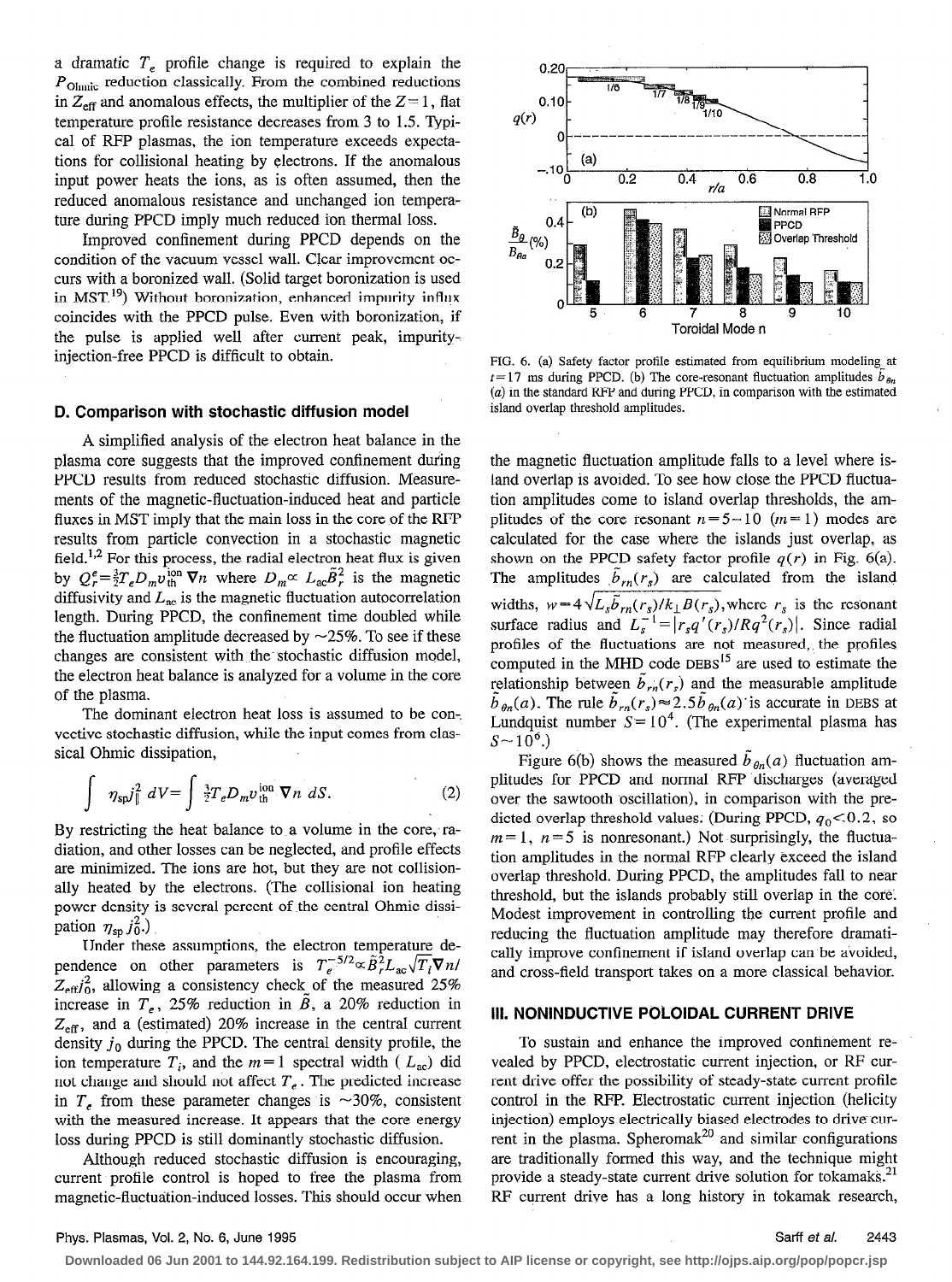

FIG. 7. (a) Schematic of a typical prototype plasma gun experiment in MST. (b) Typical waveforms of the arc current  $I_{\text{arc}}$ , emission current  $I_{\text{emis}}$ , and Rogowski current density  $j_{\text{Rog}}$ .

while its potential use in RFP plasmas is new research. This section briefly reviews these techniques with emphasis to MST applications.

#### A. Electrostatic current drive

The required features of the electrostatic current source include (i) high-current density  $({\sim}2I_d/\pi a^2)$ , (ii) current emission in one direction along the magnetic field, and (iii) low impurity generation. A series of source prototype experiments on MST (including graphite and heated  $LaB<sub>6</sub>$  electrodes) led to an electrode design based on a small "plasma gun." The principal difficulties encountered with other sources are impurity generation, lack of unidirectional current emission, and arcing. The plasma  $gun^{22}$  solves these problems by producing a high-density, cold, arc plasma encapsulated in a boron nitride insulator with a small hole through which current is extracted. The arc discharge is  $H_2$ gas fed, to the metal impurities generated on the (molybdenum) arc electrodes are minimal.

A typical plasma gun experiment is shown schematically in Fig. 7(a). The gun assembly is inserted into the edge of the MST plasma, with the axis of the cylindrical arc channel oriented parallel to the equilibrium magnetic field. A small Rogowski coil separated from the plasma gun, but located on the same field line, detects the emitted current in the background plasma. In these prototype experiments, the gun plasma is biased negatively with respect to the vacuum vessel (VCV). In the full-scale experiment, anode electrodes may be required to control the plasma potential.

The arc, emission, and Rogowski currents are shown in Fig. 7(b). In this example, the bias voltages  $V_{\text{arc}} \approx 50$  V and  $V_{\text{emis}} \approx 250$  V were applied 20 ms after the background MST plasma was formed. The current density detected by the Rogowski coil was measured 60 cm from the gun. By scanning the Rogowski coil, virtually all of the emitted current is observed "attached" to the field line. When the gun is rotated 180°, no "backward" current density is detected by the Rogowski coil, indicating unidirectional current emission. (Even for weak current diffusion, the long connection length, and magnetic shear prevent detecting the "forward" emitted current when the gun is rotated 180°.).

MHD simulations<sup>7,23</sup> of electrostatic current injection indicate that the required auxiliary power to stabilize the coreresonant tearing fluctuations is about the same as the Ohmic input power from the inductive toroidal electric field. For  $I_{\phi}$ =400 kA MST plasmas,  $P_{Ohmic} \approx 6$  MW, and the projected total injected current requirement at  $V_{\text{emis}} = 200 \text{ V}$  is  $\sim$ 30 kA. This is more than one gun can produce, so the full-scale experiment will utilize  $\sim$ 30 guns distributed on the plasma surface. This has the added feature of approximating toroidal symmetry found to be important in the MHD simulations.

## B. Lower hybrid RF current drive

The distinguishing RFP features that affect RF current drive include a large ratio of the electron plasma frequency to cyclotron frequency  $\omega_{pe}/\omega_{ce}$  (ranging from 3 to 10), large magnetic shear, and a small trapped particle fraction. Theoretical investigations indicate that the fast wave<sup>8</sup> and lower hybrid (slow) wave<sup>9</sup> propagate in an RFP plasma, and should be useful for current drive. For the lower hybrid (LH) wave, the large ratio  $\omega_{pe}/\omega_{ce}$  necessitates a larger parallel refractive index  $n_{\parallel}$  >8 for wave propagation than would be required in a comparable tokamak plasma. The propagating LH wave is predominantly electrostatic, and the wave vector k points almost perpendicular to the equilibrium magnetic field. The group velocity is almost perpendicular to  $k$ , so the wave energy and momentum propagate mostly in the poloida1 direction, but with a small radially inward component, allowing access to the plasma.

To effect tearing stabilization, the LH wave must deposit its momentum at the correct radial location in the plasma. MHD simulations using the  $DEBS<sup>15</sup>$  code predict the target zone for the driven current is  $r/a \approx 0.7$ . To make this determination, an *ad hoc*, Gaussian-shaped, electron force was included in Ohm's law, and the location and amplitude of the force was adjusted to minimize the fluctuation amplitude.<sup>9</sup> The damping of the wave energy along a ray trajectory is estimated by calculating the imaginary part of the warm plasma dielectric tensor. For efficient electron Landau damping,  $\omega/k_{\parallel}v_{\parallel}$  should be 2-3 in the target zone. In a typical  $I_{\phi}$ =400 kA MST plasma ( $T_e \approx 200$  eV and  $n \approx 8 \times 10^{18}$  m<sup>-3</sup> at  $r/a \approx 0.7$ ), a LH wave at  $f=250$  MHz with  $n_{\parallel}=10$  $(\lambda_{\parallel} = 12 \text{ cm})$  completes about two poloidal turns before reaching the target zone. The anaIytic estimates for this typical MST plasma have been confirmed using a version of Brambilla's ray tracing code<sup>24</sup> modified to handle RFP equilibria. The code launches a single LH ray from the equatorial plane, and the ray integration proceeds until the energy falls to 0.1% of the initial value. Figure 8 shows the ray trajectory projected onto a poloidal plane and the driven current density profile.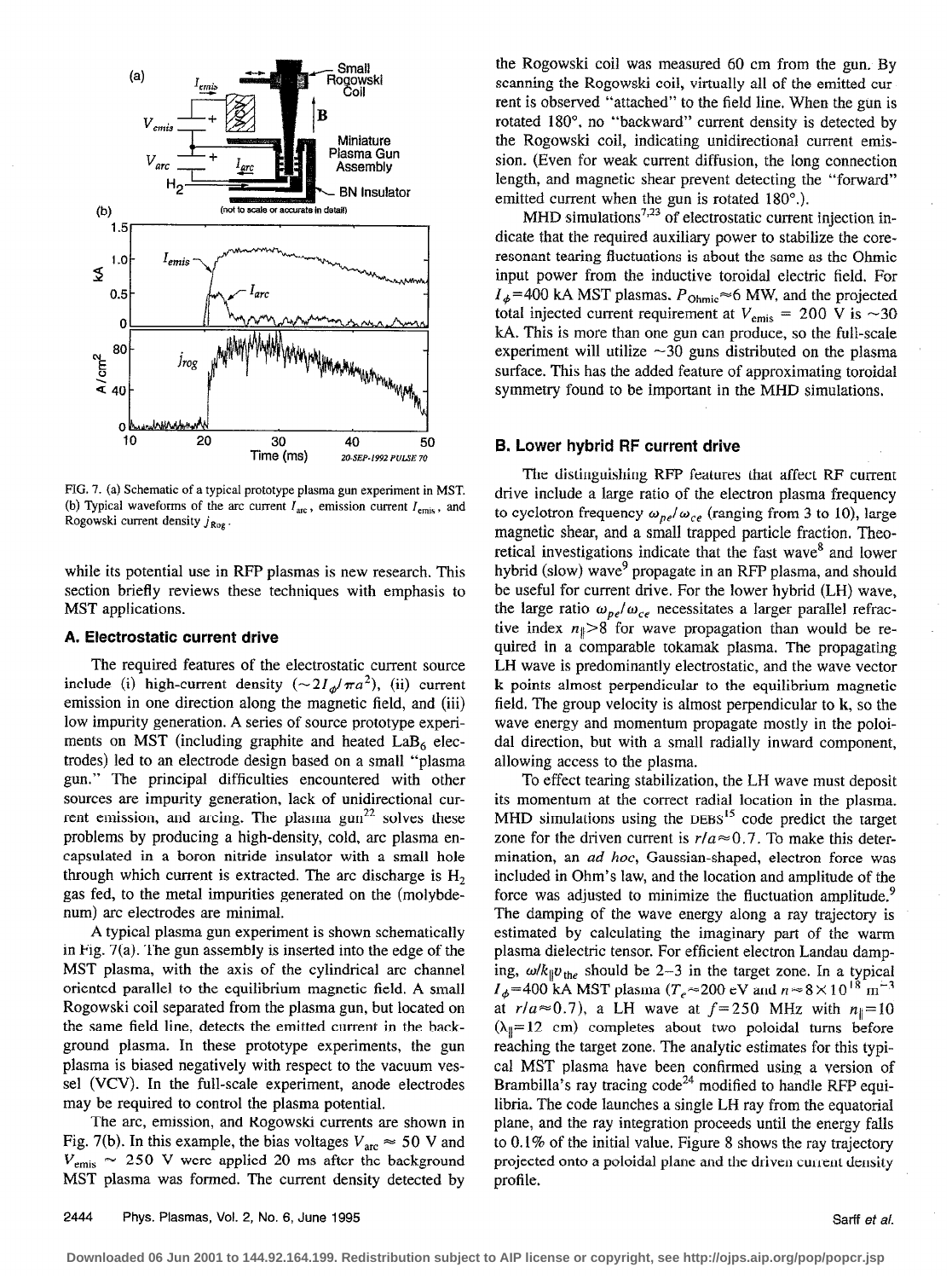

FIG. 8. (a) Poloidal plane projection of LH ray trajectory  $(f=250 \text{ MHz and})$  $n_{\parallel}$  = 10). (b) Radial profile of RF-driven current density.

The efficiency of RF current drive is characterized locally by the quantity  $\eta = j_{\parallel}^{cf}/p^{cf}$ , which is theoretically calculable.<sup>25</sup> Often the global quantity  $I<sup>rf</sup>/P<sup>rf</sup>$  is reported, where  $I^{\text{rf}}$  and  $P^{\text{rf}}$  are the appropriately integrated current  $j^{\text{rf}}_{\parallel}$ and power  $p^{\text{rf}}$  densities. For RFP profile control purposes, the *poloidal* RF-driven current  $I_{\theta}^{\text{f}}$  is important, and the estimated efficiency is  $I_{\theta}^{\text{rf}}/P^{\text{rf}} \le 0.5$  A/W for 400 kA MST plasmas. (Since  $I_{\theta} \approx 5 I_{\phi}$ , this corresponds to  $I_{\phi}^{\text{rf}}/P^{\text{rf}} \lesssim 0.1$  A/W for toroidal current drive in a tokamak with equivalent parameters.) The estimated deposited power requirement is  $P^{rf} \ge 1$  MW for tearing stabilization in MST.

# IV. SUMMARY

In summary, inductive poloidal current drive flattens the current density profile, slows the growth of  $m=1$  tearing fluctuations, suppresses their associated sawteeth, and doubles the energy and particle confinement times. A reduction in anomalous plasma resistance suggests PPCD reduces the dynamo effect. The improved plasma state exhibits small sawtooth-like events, but they are preceded by  $m = 0, n \sim 1$ instability, rather than  $m = 1, n \sim 6$  instability.

Although PPCD does not eliminate tearing fluctuation, clear correlation exists between improved confinement, current profile flattening, and modest fluctuation suppression. A simplified heat balance in the plasma core suggests the dominant heat loss mechanism during PPCD is still stochastic diffusion, but an analysis of the magnetic island structure indicates the core-resonant fluctuation amplitudes during PPCD approach island overlap threshold values. Modest improvement in controlling the current profile and reducing the fluctuation amplitude may therefore dramatically improve confinement if island overlap can be avoided and cross-field transport takes on a more classical behavior.

To sustain and enhance an improved confinement state, electrostatic and RF current drive are being developed for the RFP. In MST, prototype experiments led to an electrostatic current injector based upon a small plasma gun. Large, unidirectional current is obtained without significant impurity generation. Tearing stabilization will be attempted in MST by replicating this injector to meet the MHD predicted  $\sim$ 30 kA and  $\sim$ 6 MW injection requirements.

The lower hybrid wave is a promising candidate for efficient poloidal current drive in the RFP. Accessibility, energy absorption, and current drive have been evaluated through a combination of analytical and computational ray tracing. Experimental plans on MST include low-power RF tests to confirm wave propagation, but a full power test of tearing stabilization is a longer term goal.

# ACKNCWLEDGMENTS

The authors are grateful for the assistance of J. Frank, D. Holly, J. Laufenberg, T. Lovell, K. Mirus, M. Stoneking, and M. Thomas. We also acknowledge P. Figgliozi for computational assistance.

This work was supported by the U. S. Department of Energy Grant No. DE-FG02-85ER53212 and Contract No. DE-AC03-89ER5 1114.

- <sup>1</sup>G. Fiksel, S. C. Prager, W. Shen, and M. Stoneking, Phys. Rev. Lett. 72, 1028 (1994).
- <sup>2</sup>M. R. Stoneking, S. A. Hokin, S. C. Prager, G. Fiksel, H. Ji, and D. Den Hartog, Phys. Rev. Lett. 73, 549 (1994).
- <sup>3</sup>R. N. Dexter, D. W. Kerst, T. H. Lovell, S. C. Prager, and J. C. Sprott, Fusion Technol. 19, 131 (1991).
- 4For example, I. H. Hutchinson M. Malacarne, P. Noonan, and D. Brotherton-Ratcliffe, Nucl. Fusion 24, 59 (1984); K. Hattori, Y. Hirano, T. Shimada, Y. Yagi, Y. Maejima, I. Hirota, and K. Ogawa, Phys. Fluids B 3, 3111 (1991); H. Ji, H. Toyama, K. Miyamoto, S. Shinohara, and A. Fujisawa, Phys. Rev. Lett. 67, 62 (1991).
- $<sup>5</sup>$ J. D. Callen, Phys. Rev. Lett. 39, 1540 (1977); A. B. Rechester and M. N.</sup> Rosenbluth, Phys. Rev. Lett. 40, 38 (1978).
- 6For example, V. Antoni and S. Ortolani, Plasma Phys. 25, 799 (1983); D. Brotherton-Ratcliffe, C. G. Gimblett, and I. H. Hutchinson, Plasma Phys. Controlled Fusion 24, 59 (1984); R. J. La Haye, T. N. Carlstrom, R. R. Goforth, G. L. Jackson, M. J. Schaffer, T. Tamano, and P. L. Taylor, Phys. Fluids 27,2576 (1984); A. Almagri, S. Assadi, S. C. Prager, J. S. Sarff, and D. W. Kerst, Phys. Fluids B 4, 4080 (1992); P. R. Brunsell, Y. Yagi, Y. Hirano, Y. Maejima, and T. Shimada, Phys. Fluids 5, 885 (1993).
- 7Y. L. Ho, Nucl. Fusion 31, 341 (1991).
- 8S. Shiina, K. Saito, Y. Kondoh, H. Ishii, T. Shimada, and Y. Hirano, in Proceedings of the 19th EPS Conference on Controlled Fusion and Plasma Physics, Innsbruck, 1992 (European Physical Society, Petit-Lancy, Switzerland, 1992), Vol. 16C, p. 917; H. Ishii, Y. Kondoh, T. Shimada, Y. Hirano, S. Shiina, and K. Saito, in Proceedings of the 20th EPS Conference on Controlled Fusion and Plasma Physics, Lisbon, 1993 (European Physical Society, Petit-Lancy, Switzerland, 1993). Vol. 17C, p. 495.
- <sup>9</sup>E. Uchimoto, M. Cekic, R. W. Harvey, C. Litwin, S. C. Prager, J. S. Sarff, and C. R. Sovinec, Phys. Plasmas 1, 3517 (1994).
- $^{10}$ J. S. Sarff, S. A. Hokin, H. Ji, S. C. Prager, and C. R. Sovinec, Phys. Rev. Lett. 72, 3670 (1994).
- "J. C. Sprott, Phys. Fluids 31, 2266 (1988).
- <sup>12</sup>V. Antoni, D. Merlin, S. Ortolani, and R. Paccagnella, Nucl. Fusion<sup>-26</sup>, 1711 (1986).
- <sup>13</sup>R. G. Watt and R. A. Nebel, Phys. Fluids 26, 1168 (1983); S. Hokin, A. Almagri, S. Assadi, J. Beckstead, G. Chartas, N. Cracker, M. Cudzinovic, D. Den Hartog, R. Dexter, D. Holly, S. Prager, T. Rempel, J. Sarff, E. Scime, W. Shen, C. Spragins, C. Sprott, G. Starr, M. Stoneking, and
- C. Watts, Phys. Fluids B 3, 2241 (1991). <sup>14</sup>In a cylinder,  $\tilde{b}_{\theta 0n}$  vanishes, but toroidal effects allow finite  $\tilde{b}_{\theta 0n}$  for "m  $= 0'$  ' instability.
- <sup>15</sup>D. D. Schnack, D. C. Barnes, Z. Mikic, D. S. Harned, and E. J. Caramana, J. Comput. Phys. 70, 330 (1987).
- <sup>16</sup>S. Hokin, A. Almagri, M. Cekic, B. Chapman, N. Crocker, D. J. Den Hartog, G. Fiksel, I. Henry, D. Holly, H. Ji, S. Prager, J. Sarff, W. Shen, M. Stoneking, and C. Watts, in Ref. 8, Vol. II, p. 475.
- <sup>17</sup>This assumption is motivated by the stochastic nature of the confining magnetic field. Limited measurements in standard MST RFP discharges are consistent with a flat  $T_e$  profile.
- 18K. F. Schoenberg, R. F. Gribble, and J. A. Phillips, Nucl. Fusion 22, 1433 (1982).

#### Phys. Plasmas, Vol. 2, No. 6, June 1995 Sarff et al. 2445